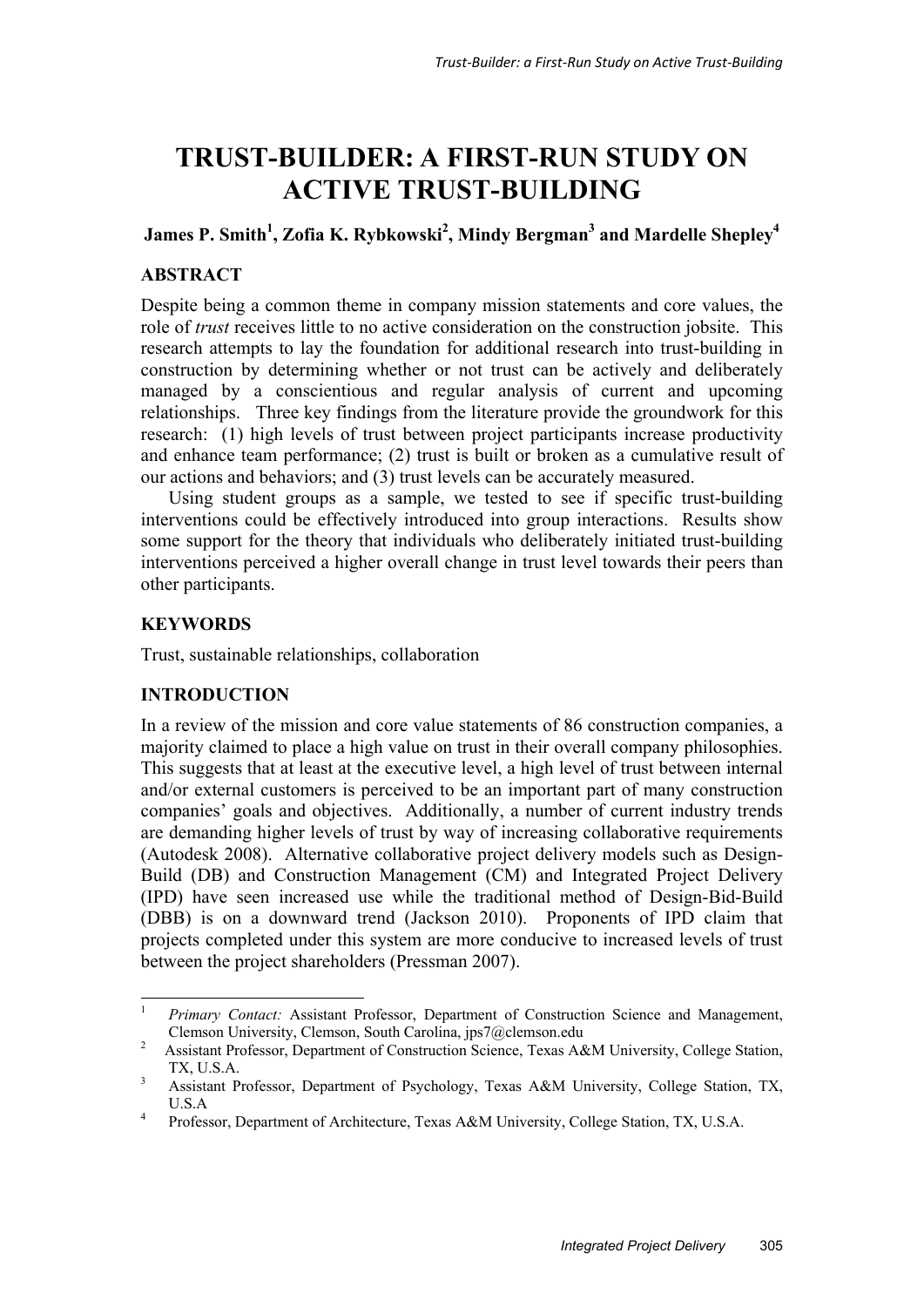Despite these developments, it seems that the issue of trust receives little to no active management on the construction jobsite. This may be the result of the arguable ambiguity and perceived subjectivity of the topic. Or perhaps it is because industry participants believe it is something that is intangible and difficult, if not impossible, to manage. Research attempting to describe possible reasons for this apparent neglect is forthcoming, however this project proceeds on the basis of the following three key findings from the literature as detailed by Smith and Rybkowski (2012):

- 1. High levels of trust between project participants can increase productivity and enhance team performance (Egan 1998, Kirshnan et al. 2006, Latham 1994, Swan 2002, and Zaheer et al. 1998).
- 2. Trust is built or broken as a cumulative result of the actions and behaviors of the individuals involved (Currall and Epstein 2003, Mayer et al. 1998, and Vangen and Huxham 2003).
- 3. Trust levels can be accurately measured (McEvily and Tortoriello 2011).

#### **PURPOSE AND SIGNIFICANCE OF THIS PROJECT**

This project attempts to extend the foundation supporting additional research into trust-building in construction by determining whether or not trust can be actively and deliberately managed by a conscientious and regular analysis of current and upcoming relationships. Support for this hypothesis would indicate that tools and methods could be developed that would assist industry players, both executives and field personnel, in managing and systematically increasing interpersonal trust levels. This would be valuable on both the micro social level (i.e., the involved individuals), and also on the macro social level (i.e., inter-organizational relationships, industry reputation, etc.) (Hepworth et al. 2012).

### **TRUST-BUILDING**

Extant literature on building trust is predominantly theoretical and utilizes case studies as support (Chow et al. 2012, Covey 2009, Khalfan et al. 2007, Morgan and Hunt 1994, Solomon and Flores 2003, Vangen and Huxham 2003). Other literature describes games or simulations that illustrate the impact of both losing and/or gaining trust on long-term profitability (Smith and Rybkowski 2013). Wong et al. (2008) described various trust-building methods as falling under two key umbrella concepts: 1) *process-based* and 2) *characteristic-based* trust production. Parkhe (1999) defined similar categories calling them mechanisms through which trust is generated, but included a third mechanism – *institutional-based* trust production. This category of mechanisms creates a formal structure that provides built-in incentives for cooperative, trustworthy behaviors and was not included in this research based on the argument that *institutional-based* trust production or creation is actually a functional substitute for trust (Granovetter 1985, Huste 1989).

*Process-based* (a.k.a cognition-based) trust production results from past interactions that create a positive or negative impression of reliability and consistency (Wong et al. 2008). An individual's reputation contributes to this mechanism. *Characteristic-based* (a.k.a. affect-based) trust production comes from having similar attributes to one's counterpart such as societal or cultural similarities resulting in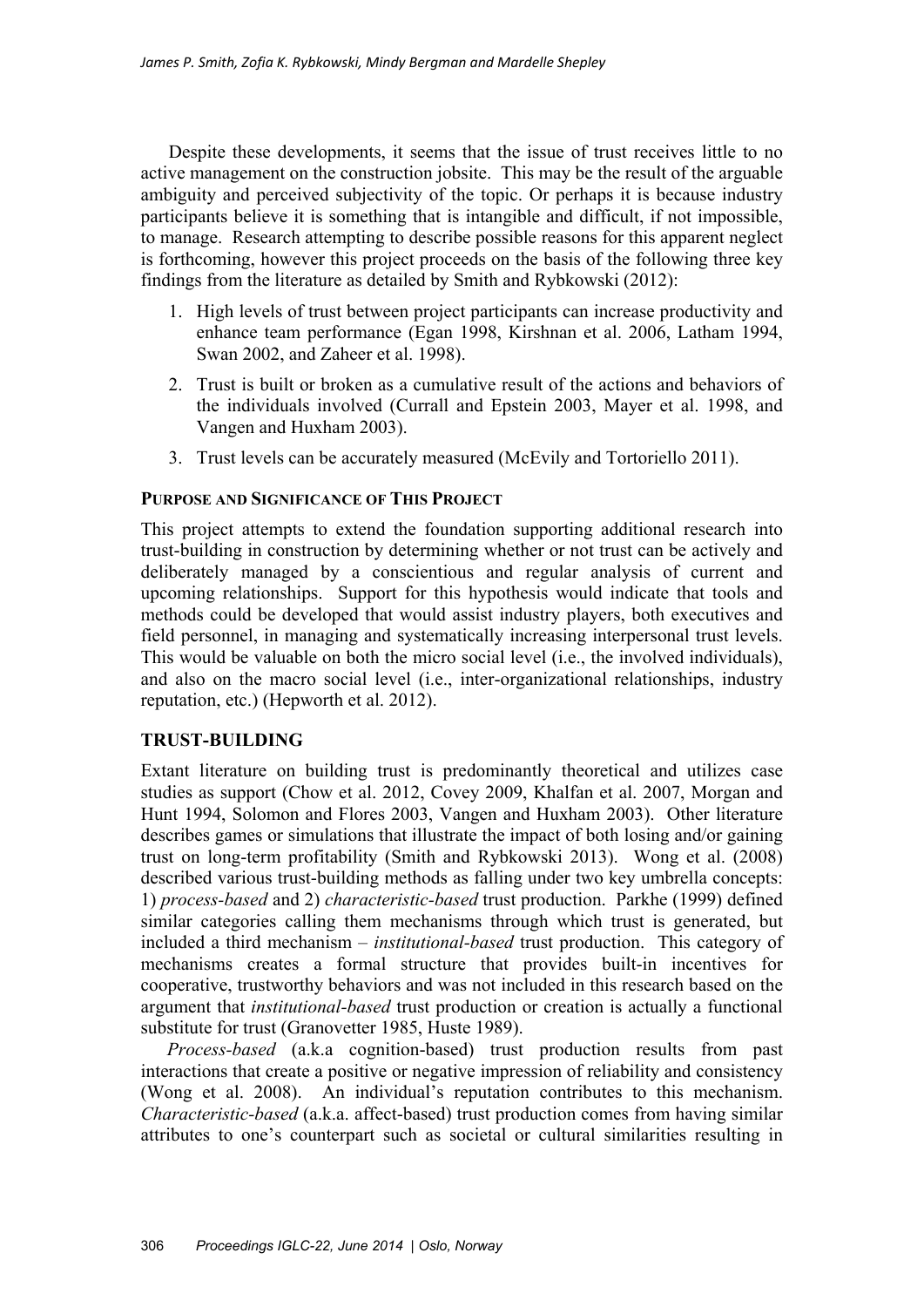perceived value congruence (Lewis and Weigert 1985, McAllister 1995, Wong et al. 2008).

Various models of trust-building exist in the literature that attempt to describe this process (see Mayer et al. 1995, McKnight and Chervany 2001, and Vangen and Huxham 2003). The methodology of this project uses the Mayer et al. (2003) model as a framework due to its description of the typically repetitive nature of interactions in group settings such as a construction project. Key points taken from this model and built into this research design include these three items:

- 1. Individual baseline trust levels are set for each relationship by a combination of the factors affecting perceived trustworthiness of the individual being considered, and the Trustor's propensity to trust.
- 2. Engagement in an interaction involving some level of risk (i.e., "risk taking in relationship").
- 3. Outcome of each individual engagement impacts the trust basis for the following interactions.

# **METHODOLOGY**

The authors conducted a quasi-experimental study using college seniors enrolled in construction science capstone classes. The goal was to determine whether or not trust could be effectively built in teams by asking participants to implement suggested trust-building methods. A trust measurement and analysis tool was iteratively administered to the student sample (N=139) in between implementation of trustbuilding interventions between group members. Figure 1 shows the implementation strategy created for this design.



Figure 1: Research Design Implementation Strategy

Every student was asked to complete a benchmark survey at the beginning of Week 1, and then another survey each of the following Fridays until the final survey was distributed at the end of Week 4. For analysis, Tests #1, #2 and #3 acted as both preand post-tests to their respective adjacent tests. The results of this study were limited by the relatively short time available for the group interaction. This limitation may have prevented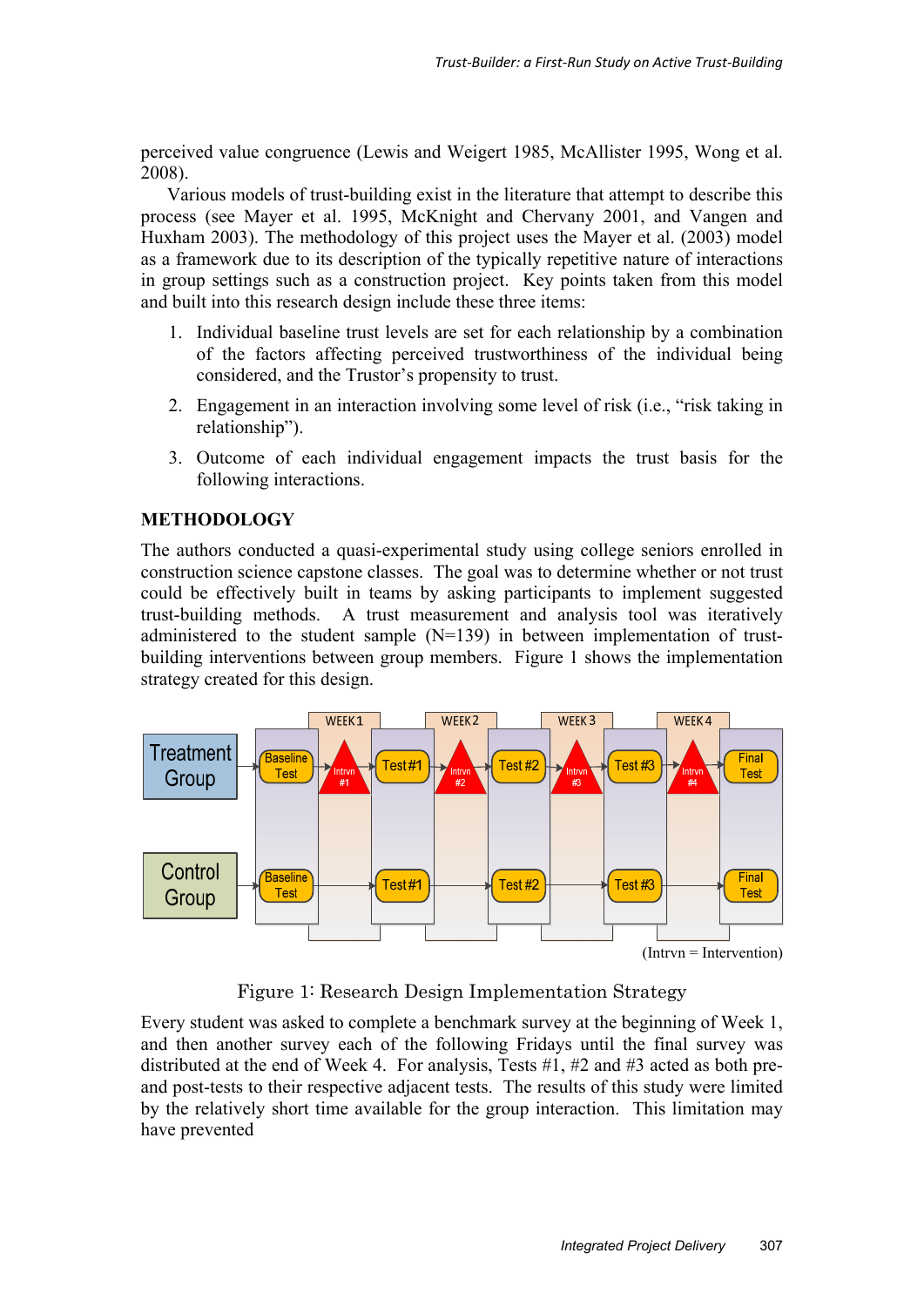Because of the first-run nature of this study, students were deemed acceptable as research subjects for the primary data collection. These students were selected because they were participating in group projects designed to simulate actual construction projects, necessitating extended interactions between the group members. Research participants were assigned to teams of between three and six members depending on the number of students enrolled in each class. Utilizing random number assignments, half of the sample became treatment groups and the other half control groups. One member from each of the treatment groups was randomly selected to implement a series of trust-building interventions within their group. This individual was called the Trustor in this research. The Trustor was asked to implement one intervention with each member of his or her team on an individual and weekly basis. The intervention for the week was given to the Trustors via email each Friday after taking the test, along with a follow-up to determine with which members of the group they were able to complete the intervention. A reminder email was also sent on Tuesday of each week.

As shown in Figure 1, there were four different interventions used in this study. The four interventions were developed based on the framework for trust in construction developed by Wong et al. (2008). Two interventions were based on the process-based list and two on the characteristic-based list. The authors selected these interventions because of their relatively high "goodness-of-fit" rankings as determined by the structural equation modeling conducted by Wong et al. (2008), and their relative ease of implementation by the student Trustors. Additional details regarding the interventions and other similar interventions are described by Wong et al. (2008). The selected interventions for this study were:

- 1. Create an opportunity to have additional interaction with the other party, either work or personal to facilitate better understanding between the parties (*process-based*).
- 2. Make a specific effort to contact and communicate with the other party when it is **not** expected or required (*process-based*).
- 3. During a decision-making process, specifically discuss the other party's needs and how or if they are being met (*characteristic-based*).
- 4. Dedicate time to discuss and understand the other party's personal details and background (family, hometown, high school, hobbies, etc.) in order to understand them better (*characteristic-based*).

The week in which each intervention was implemented was also randomly selected. Each Trustor was asked to attempt all four interventions with each of his or her team members over the course of this portion of the project. All Trustors were conducting the same intervention during the same week. The effect of making this suggestion in the treatment groups was analyzed using the tests to collect data. This was designed to allow us to understand whether or not coached and deliberate interventions into the various group relationships could impact the levels of interpersonal trust existing between team members.

The survey was the same each time we administered it and was based on a trust measurement tool created by McAllister (1995). McAllister's tool was designed to measure interpersonal trust and, according to McEvily and Tortoriello (2011), has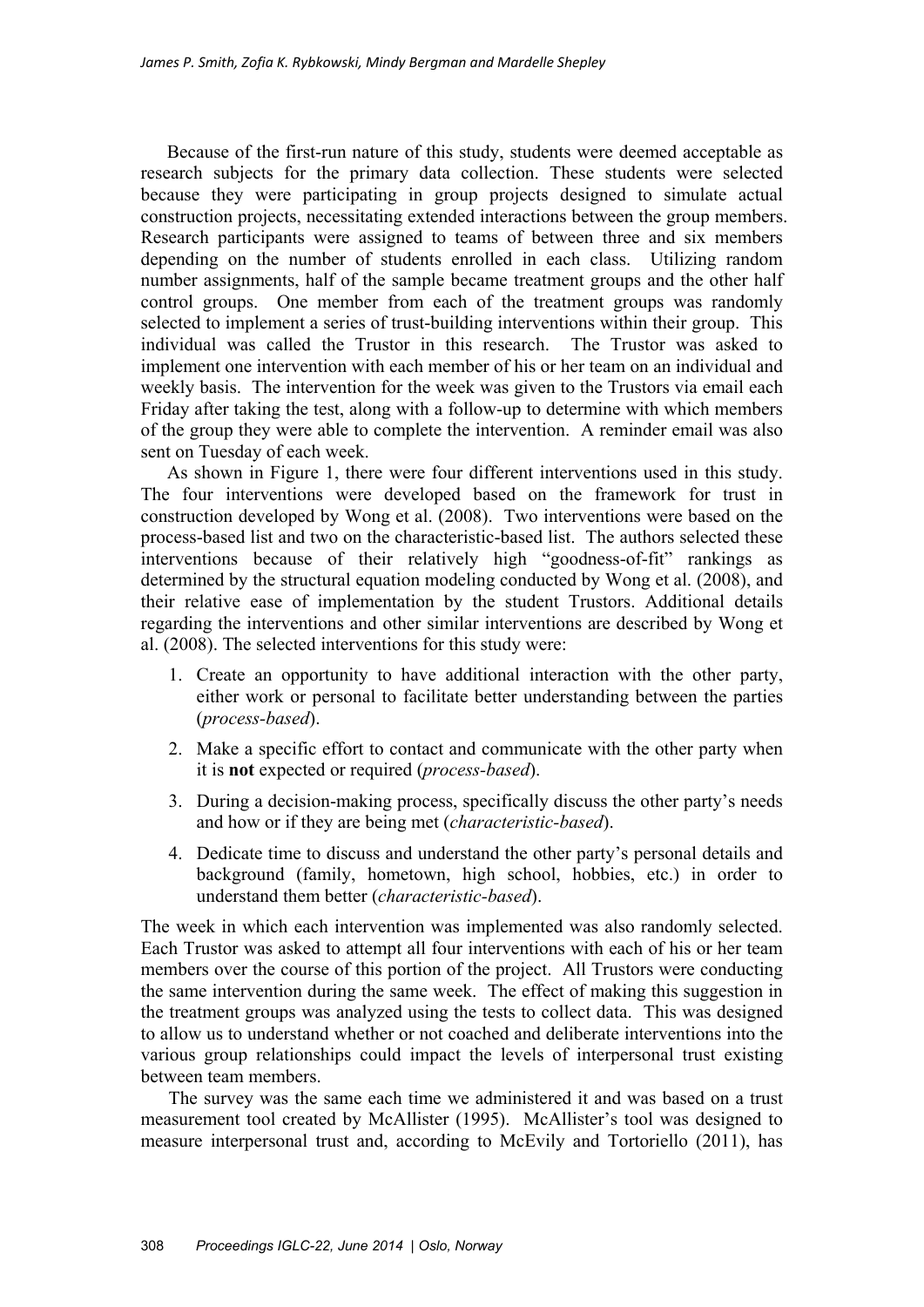been replicated 12 times by other researchers since its inception. This is more outside replication than any of the other reviewed tools. Figure 2 shows an example of the survey based on the McAllister's work.

| Please complete the following survey for each person on your team.                                                                             |                                     | Team Member Name |          |                |                |          |          |  |
|------------------------------------------------------------------------------------------------------------------------------------------------|-------------------------------------|------------------|----------|----------------|----------------|----------|----------|--|
| Remember to be honest in your responses to ensure that the collected<br>data will be able to assist us in creating more effective construction |                                     |                  |          |                |                |          |          |  |
| teams. Your responses will not be shared with team members or                                                                                  | Strongly disagree<br>Strongly agree |                  |          |                |                |          |          |  |
| professors.                                                                                                                                    | 1                                   | 2                | 3        | 4              | 5              | 6        | 7        |  |
| This person approaches his/her job with professionalism and dedication.<br>1.                                                                  | $\Omega$                            | $\Omega$         | $\Omega$ | $\Omega$       | $\Omega$       | $\Omega$ | $\circ$  |  |
| Given this person's track record, I see no reason to doubt his/her<br>$\overline{2}$<br>competence and preparation for the job.                | O                                   | $\circ$          | $\circ$  | O              | O              | O        | O        |  |
| I can rely on this person not to make my job more difficult by careless<br>3<br>work.                                                          | $\circ$                             | $\Omega$         | $\Omega$ | $\circ$        | $\circ$        | $\circ$  | $\Omega$ |  |
| Most people, even those who aren't close friends of this individual, trust<br>4<br>and respect him/her at work.                                | $\Omega$                            | $\Omega$         | $\Omega$ | $\Omega$       | $\Omega$       | Ō        | O        |  |
| Other work associates of mine who must interact with this individual<br>5<br>consider him/her to be trustworthy.                               | $\Omega$                            | $\Omega$         | $\Omega$ | $\circ$        | $\circ$        | $\Omega$ | $\Omega$ |  |
| If people knew more about this individual and his/her background, they<br>6<br>would be more concerned and monitor his/her performance more    | O                                   | $\circ$          | $\circ$  | $\circ$        | $\circ$        | O        | O        |  |
| We have a sharing relationship. We can both freely share our ideas,<br>feelings, and hopes.                                                    | $\circ$                             | $\circ$          | $\circ$  | $\circ$        | $\circ$        | $\circ$  | $\circ$  |  |
| I can talk freely to this individual about difficulties I am having at work<br>8<br>and know that (s)he will want to listen.                   | $\circ$                             | $\Omega$         | $\circ$  | $\circ$        | $\circ$        | O        | O        |  |
| We would both feel a sense of loss if one of us was transferred and we<br>Q<br>could no longer work together.                                  | $\circ$                             | $\circ$          | $\circ$  | $\overline{O}$ | $\overline{O}$ | $\circ$  | $\circ$  |  |
| If I shared my problems with this person, I know (s)he would respond<br>10<br>constructively and caringly.                                     | $\circ$                             | $\circ$          | $\circ$  | O              | $\circ$        | $\circ$  | $\circ$  |  |
| I would have to say that we have both made considerable emotional<br>11<br>investments in our working relationship.                            | $\circ$                             | $\Omega$         | $\Omega$ | $\circ$        | $\circ$        | $\Omega$ | $\Omega$ |  |
| Please list 1-3 specific recent experiences that informed or influenced<br>12<br>your responses above.                                         | 1                                   |                  |          |                |                |          |          |  |

# Figure 2: Trust Measurement Tool (partial)

Prior to the benchmark test, the various course instructors described the project to the students as a study on teamwork using a common script. Specific mention of trust as the focal point was carefully avoided throughout the study in an effort to minimize the Hawthorne Effect (Dickson and Roethlisberger 1939). Additional scripts were created for each week the test was administered to ensure continuity between the various professors administering the tool. Each professor was instructed to read the prescribed script, hand out the surveys, collect them upon completion and seal them in the survey envelope.

By utilizing students for this study we were able to minimize potential confounding variables and improve the validity of results. A bias exists with studentbased research data but due to the innovative nature of this project, the selected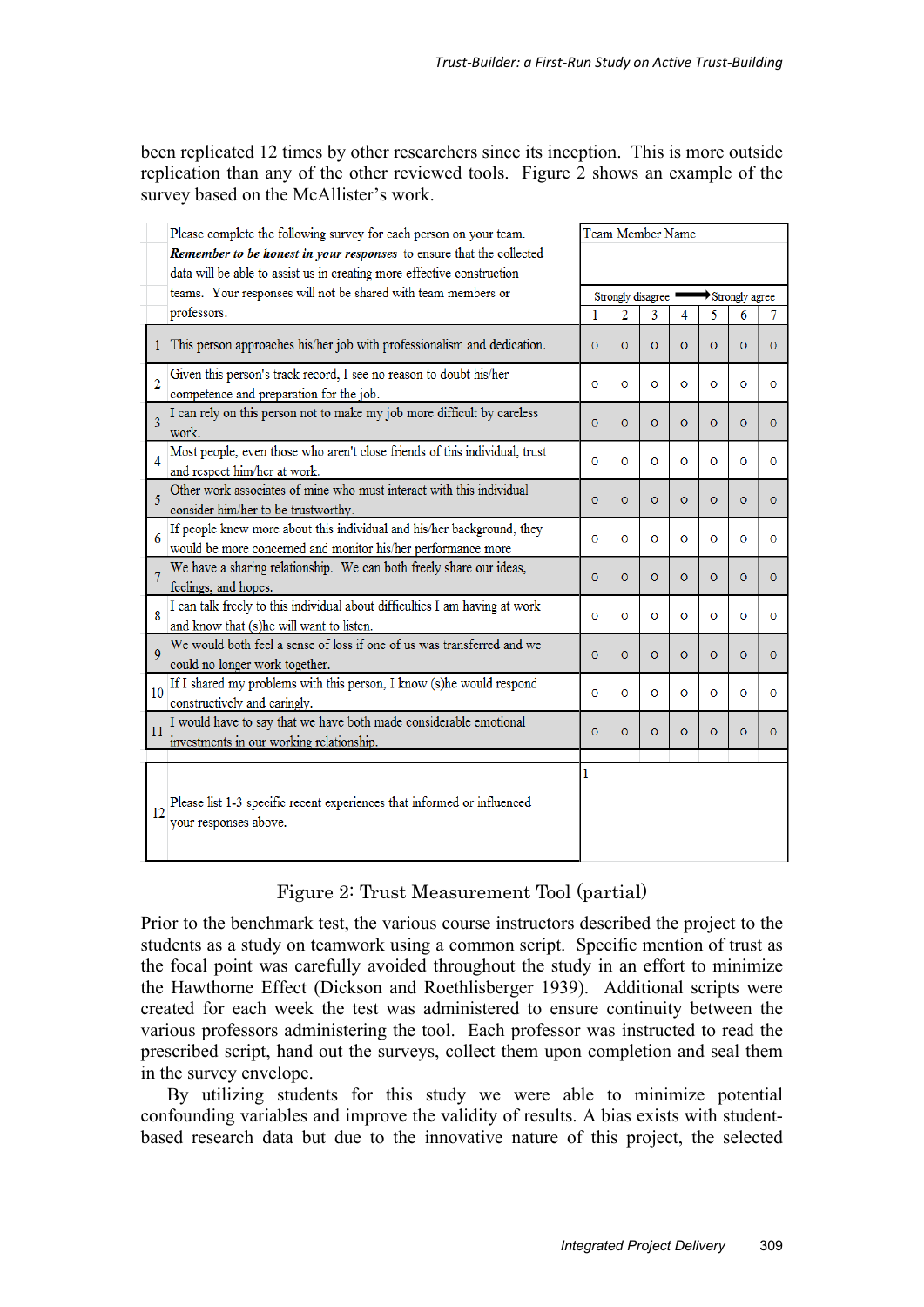students are an appropriate sample for this first-run study. This kind of approach is common in the fields of psychology and social science where students are used regularly as an indicator of the wider applicability of a process or a tool. Literature exists that supports both sides of the debate on the generalizability of student data to a non-student population (Calder et al. 1981, Lynch 1982, Peterson 2001). One of the objectives of this research is to contribute to the theory on trust-building in construction. We agree with Calder et al. (1981) that a student population, despite possible overall generalizability issues, is a good place to start building the case for theory generalization. In this case, we endeavour to develop a theory regarding whether or not trusting behaviors can be artificially introduced into a group setting and have a positive impact on trust levels. While we recognize that the student data is not perfectly generalizable to the construction industry, these results still hold theoretical value and contribute to the relatively small body of knowledge on the subject.

### **FINDINGS**

The key indicator in testing this hypothesis was the overall change in trust index experienced by the participants. We determined this number by subtracting the trust index of the latest available test, in most cases the final test, from the earliest available test, in most cases the benchmark test (see Figure 1). Using the change in trust index as the primary dependent variable for these comparisons mitigates the potentially confounding variable of each individual's propensity or disposition to trust, which is likely to be different for each participant. Also, the randomized control group approach provides additional internal validity to the results.

#### **TREATMENT VS. CONTROL**

The first analysis attempted to determine whether or not there was any statistical significance in the difference between the two groups' initial trust index, as measured by the baseline survey. According to an independent-samples t-test, there was no significant ( $p = 0.65$ ) difference between the treatment group (mean = 5.48, SD = 0.87) and the control group (mean = 5.36, SD = 0.90) where t  $(266) = -1.070$ , p = 0.285 (two-tailed). This confirmed the expectation that the random group assignment successfully controlled significant differences between the control and treatment group benchmark trust indices.

Figure 4 shows the average trust indices experienced by members of the treatment groups in comparison to those of the control groups across all five tests. The initial analysis of the control and treatment group data did not support the hypothesis that a deliberate trust-building intervention by the Trustor in the treatment group would positively impact the levels of interpersonal trust existing within a group. Figure 3 suggests that the treatment groups seemed to be building trust at a slower pace than the control groups. The two linear regression lines indicate the best possible line for predicting future scores based on the data. It is interesting to note that the slope of the treatment linear regression line is 0.05, less than half of the control group's linear regression slope of 0.11. The  $R^2$  values, also known as the "Coefficient of Determination" for the linear regression lines included in Figure 3 indicate that the line for the control groups is more accurately describing and predicting the data points than the line for the treatment groups ( $\mathbb{R}^2$  value closer to 1), although both  $\mathbb{R}^2$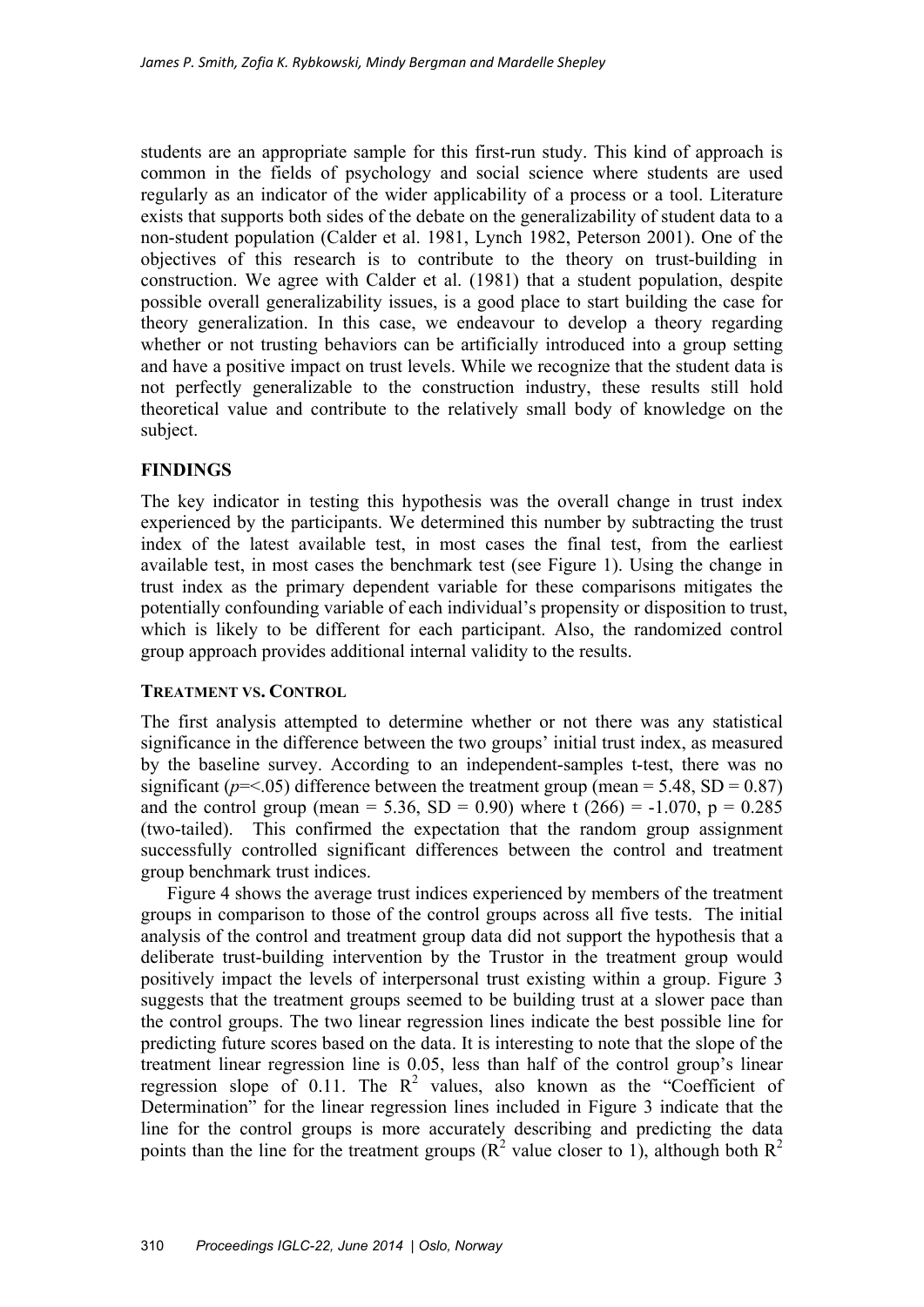values are relatively strong. The results might also suggest that the Hawthorne Effect was in operation on this data. However, various techniques were used in the design of this test in an attempt to minimize any potential impact.



Figure 3: Average Overall Trust Index by Test – Treatment vs. Control

To get a better feel for trending with each group, the change in trust index between each of the five tests was averaged across the respondents. Analyzing the change in trust in this manner shows a different trend than that seen when only looking at the average score. Figure 4 shows the average change or delta between each of the tests for both groups. Interval 1 represents the change between the baseline test and test #1. Interval 2 represents the change between test #1 and test #2, and so on. It should be noted that the average change between tests described in Figure 4 is not equal to the difference between the average trust index scores shown in Figure 3, as evidenced by negative average changes in some instances. This is a result of some participants randomly missing tests, so their changes were transferred to the next interval in the data calculation.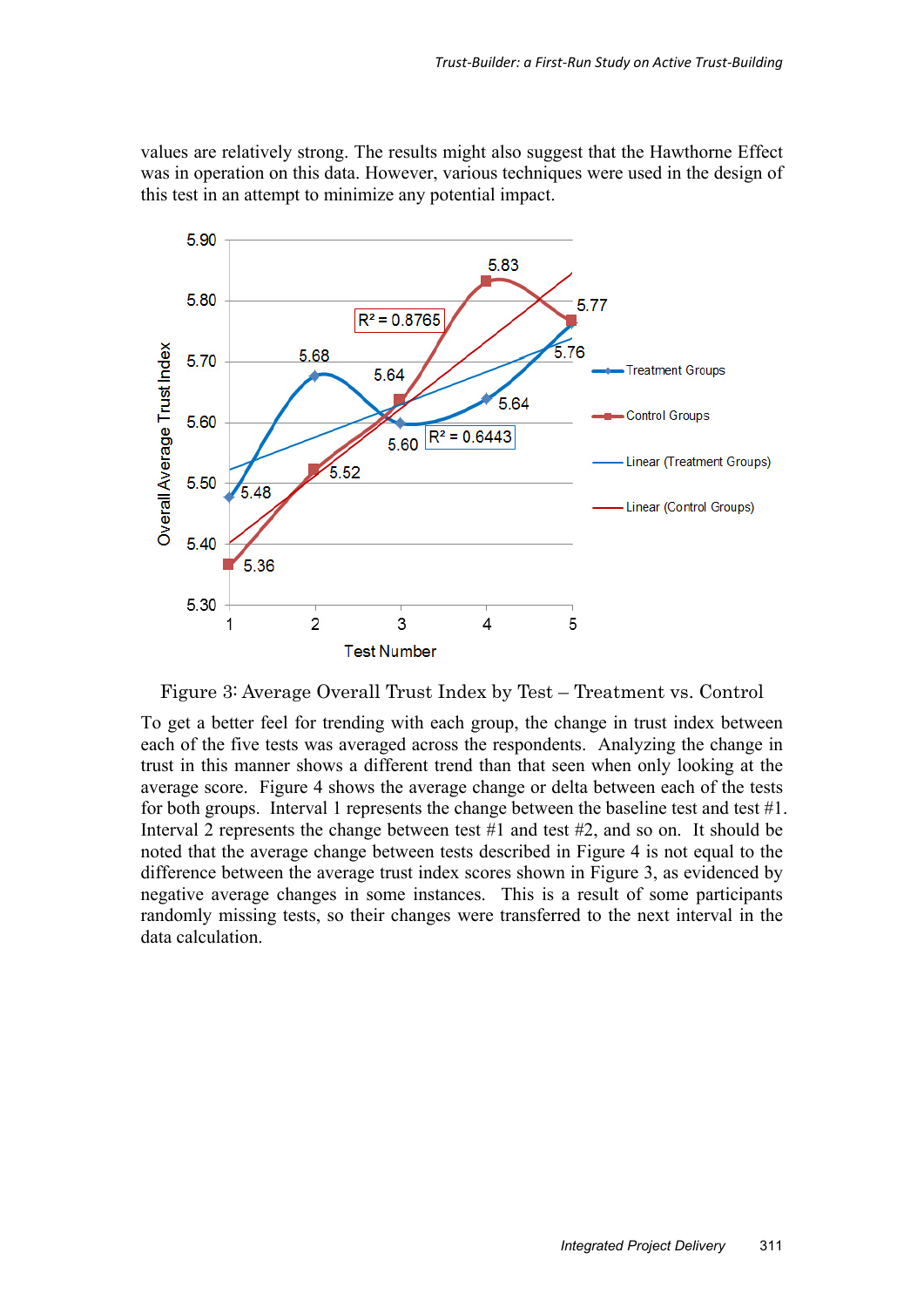

Figure 4: Average Change in Trust Index Between Tests

The trending here is interesting, although not conclusive. Figure 4 shows that the change for the control groups, while initially increasing, started to trend downward in interval 4, the time between test  $#3$  and the final test. In contrast, the change experienced on average for the treatment groups began to trend upward in the final interval.

The overall average change in trust index was then analyzed between the two groups, again using an independent-samples t-test. The results of the test showed no significant difference between the overall change in trust index between the treatment group (mean =  $0.17$ , SD =  $0.82$ ) and the control group (mean =  $0.31$ , SD =  $0.88$ ) where t  $(310) = 1.395$ ,  $p = 0.164$  (two-tailed).

#### **TREATMENT VS. CONTROL VS. TRUSTORS**

Due to the significant role the Trustors played in the project, their data was removed from the treatment group for additional analysis. This allowed for testing of the hypothesis that additional focus on the other individuals in their group in the form of intervention implementation would increase the interpersonal trust levels of the Trustors at a rate greater than the other two groups. Literature suggests that one way to begin building trust is to extend it to one's counterpart (Covey and Merrill 2006).

Once again, a comparison of the initial trust index as determined by the baseline survey was necessary to see if there was any statistical significance in the difference between the three groups' initial trust index. The results of a one-way ANOVA on data indicated no significant difference between the treatment group without the Trustors (mean = 5.41,  $SD = 0.89$ ) the control group (mean = 5.37,  $SD = 0.9$ ) and the Trustor group (mean = 5.69, SD = 0.89) where F (2, 265) = 1.885, p = 0.154. This,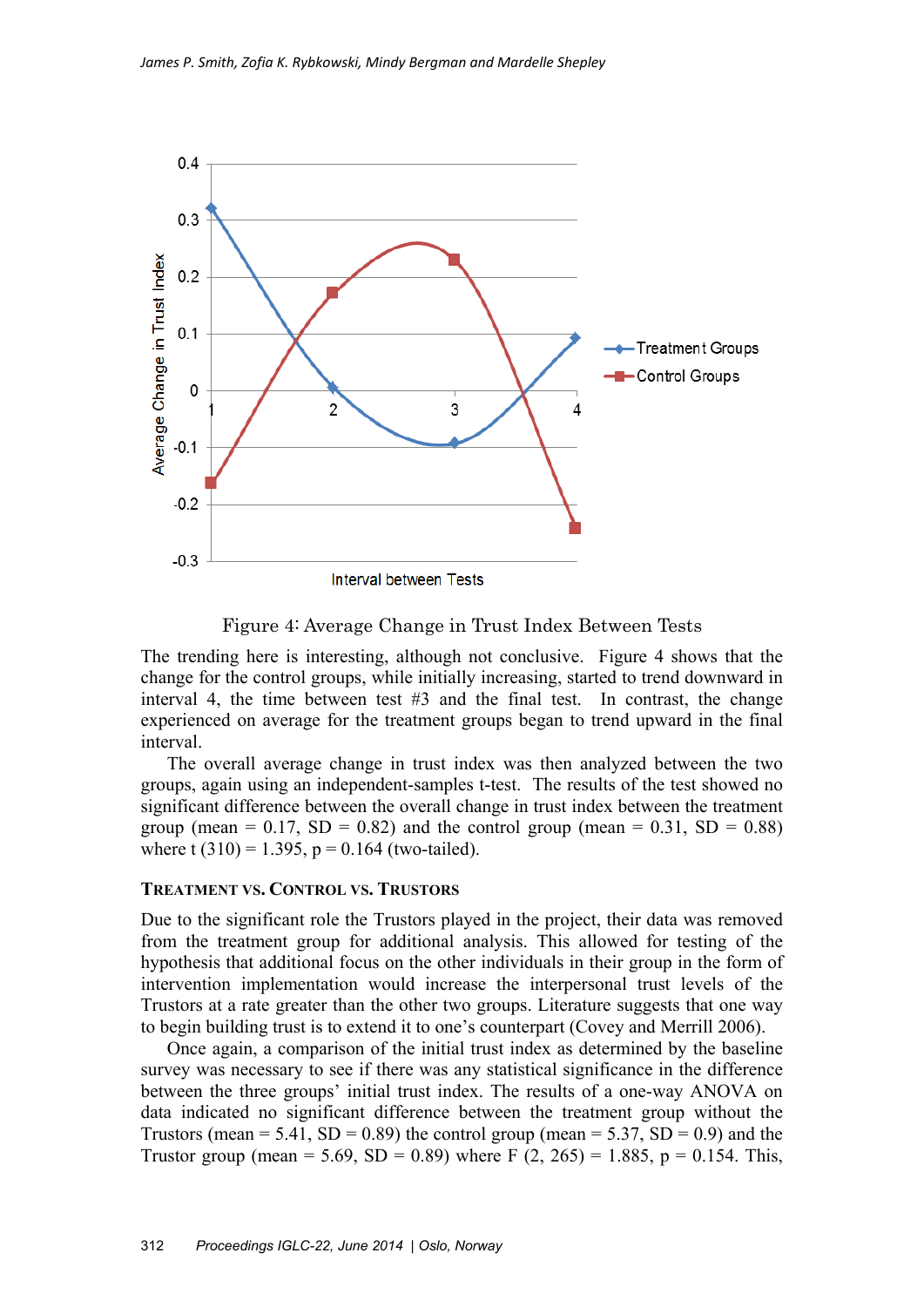again, confirmed a level starting point from which to begin comparisons between groups.

In order to better understand the distribution of this data set, a histogram (Figure 5) indicating the relative frequency of responses from each group was also created. The plotted curves are polynomial regression lines that represent the distribution of each dataset as accurately as possible. Figure 5 describes a slight skew in all three sets of data to the left, signifying that it is not a perfectly normal distribution. This skew shows the general trend evident in all groups of trust levels increasing over time and interaction, also described in Figure 3.



Figure 5: Relative Frequency of Average Overall Change in Trust Index by Group

The control and treatment group curves are very similar with the control curve beginning and ending slightly ahead of the treatment group. The data demonstrates that the Trustor group contains a higher concentration of participants experiencing a change in trust index in the "0 to 1" and "1 to 2" categories. Also, the Trustor group curve shows a somewhat less normal curve pattern, skewing slightly more to the left.

As a way to further analyze the data, we then removed the outliers from the set to see how the results changed. Table 1 details the descriptive statistics for the analysis of the overall change in trust index between Treatment, Control, and Trustor groups with the outliers removed.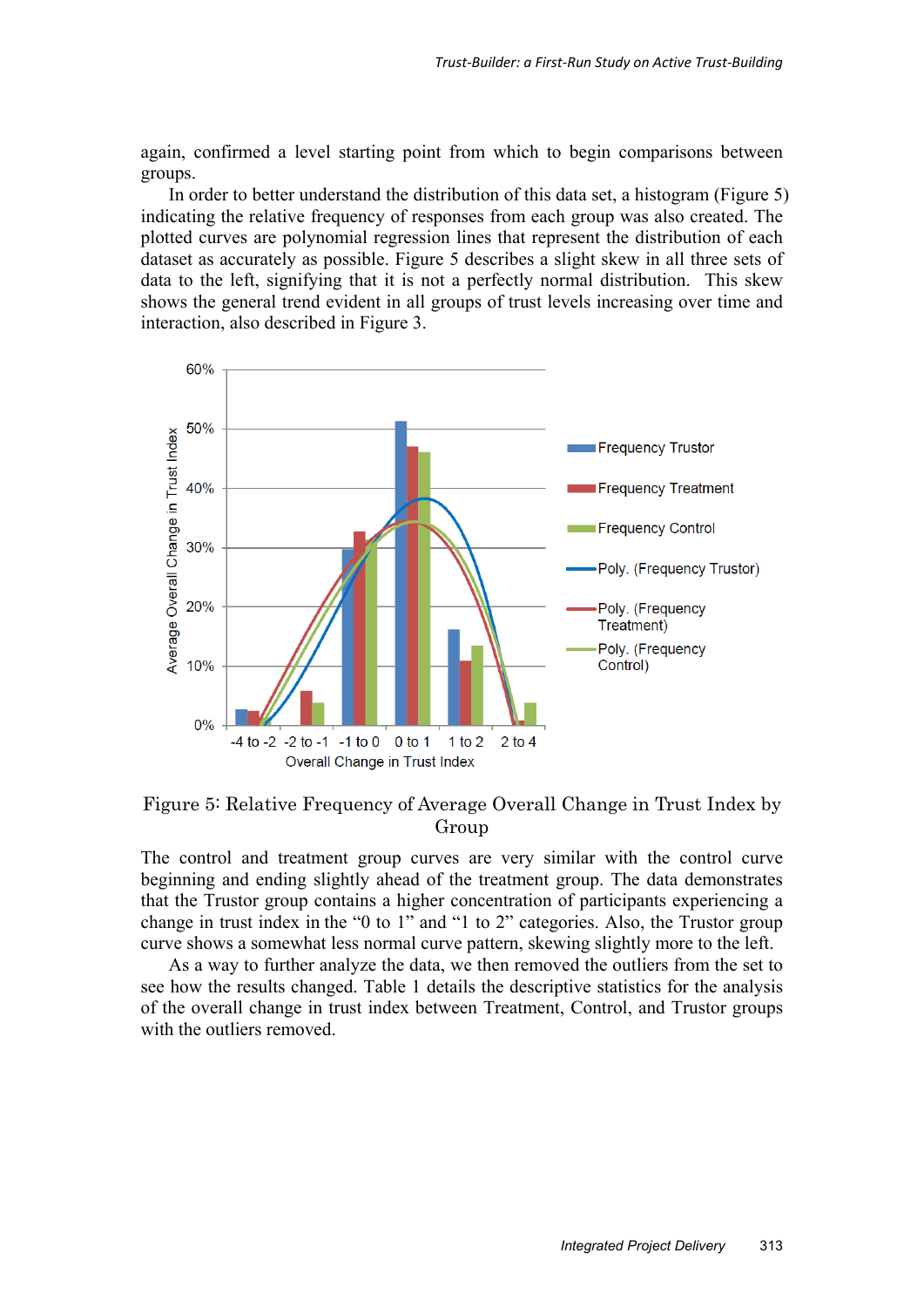| Group     | SD<br>Mean<br>N |      |      | <b>Standard</b><br>Error (SE) |  |  |
|-----------|-----------------|------|------|-------------------------------|--|--|
| Control   | 146             | 0.29 | 0.65 | 0.05                          |  |  |
| Treatment | 107             | 0.12 | 0.56 | 0.54                          |  |  |
| Trustor   | 36              | 0.49 | 0.64 | 0.11                          |  |  |

Table 1: Descriptive Statistics for Average Overall Change in Trust Index by Group with Outliers Removed

We conducted a one-way between-groups analysis of variance (ANOVA) to determine the significance of the apparent differences between the groups. This analysis showed some statistical significance in the differences between the groups, although not in the way that was originally expected. Table 2 contains the ANOVA output for the comparison across the three groups.

Table 2: ANOVA Output for Average Overall Change in Trust Index by Group with Outliers Removed

|                       | Sum of<br><b>Squares</b> | df  | Mean<br><b>Square</b> |      | <b>Significance</b> |
|-----------------------|--------------------------|-----|-----------------------|------|---------------------|
| <b>Between Groups</b> | 3.79                     |     | 1.90                  | 4.99 | $0.007*$            |
| <b>Within Groups</b>  | 108.55                   | 286 | 0.38                  |      |                     |
| Total                 | 112.34                   | 288 |                       |      |                     |

\* Indicates significance at the 0.01 level

The significant differences suggested by this analysis were accompanied by an etasquared (η2) effect size value of 0.034, which is considered a moderate to small effect size (Cohen 1988).

To determine where the significant difference was between the three groups, we conducted a Tukey HSD post-hoc test. This test indicated that the significant difference evident from the one-way ANOVA calculation of the three groups existed between the Treatment group and the Trustor group.

Not surprisingly, we found the Trustor average to be higher than the other two groups. However, we did not expect that the only significant difference in means was between the Trustors and the treatment group. The increase in Trustor levels of trust was expected as a result of those individuals attempting to build relationships with their team members at an increased pace through implementation of the interventions. The cause for the comparative and significant lack of increase in trust experienced by the treatment group is unclear. Possible explanations for this difference include the idea that the artificial or contrived nature of the interventions actually had the opposite effect on the Trustees, resulting in the relatively minimal increase in trust levels evident in the data. Alternatively, perhaps because the Trustors were randomly selected regardless of their leadership potential or abilities, their attempts to support and in some instances lead their groups may have negatively affected their group perceptions and ratings.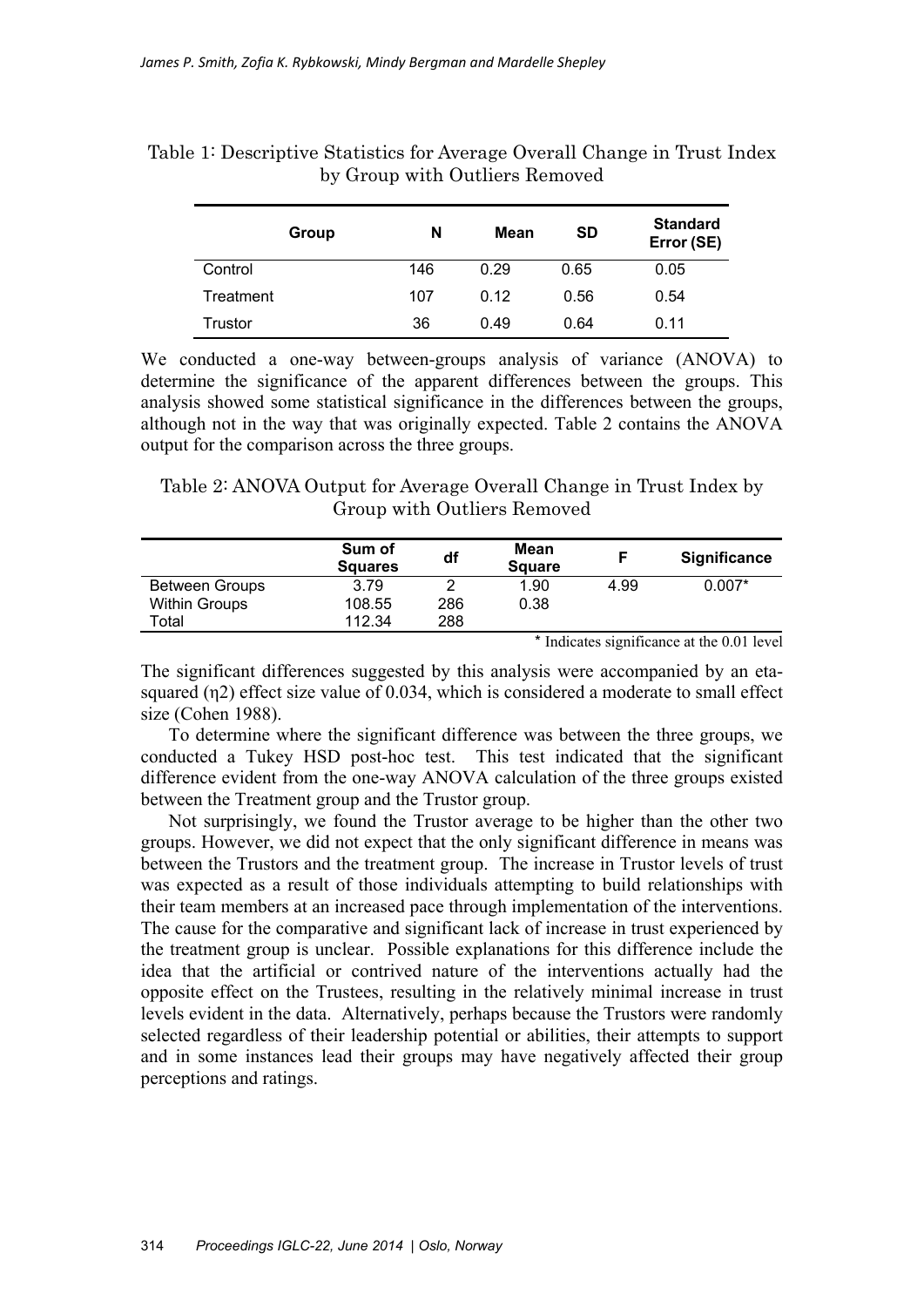#### **CONCLUSIONS AND RECOMMENDATIONS**

The data shows some minimal support for the hypothesis that trust can be actively and deliberately managed by a conscientious and regular analysis of current and upcoming relationships. The proactive and deliberate effort to focus on relationships through simple interventions had a statistically significant positive effect on the interpersonal trust levels perceived by the one taking action, in this case the Trustor. These efforts seem to result in an improved understanding of other team members and generally speaking, lead to increasing trust levels.

Additional research is needed to determine whether the increased trust indices experienced by the Trustors would be reciprocated by the other members of the Treatment group over a longer time period. This hypothesis would be difficult to test with a student population as the duration of most class-based group projects is limited, however industry participation would provide valuable and more specific data to this study. Preliminary data from industry testing shows support for the hypothesis, but additional testing is needed and forthcoming.

#### **REFERENCES**

- Autodesk (2008) *Improving Building Industry Results through Integrated Project Delivery and Building Information Modeling*, Autodesk White Paper, Autodesk Building Solutions, San Rafael, CA.
- Calder, B. J., Phillips, L. W., and Tybout, A. M. (1981). "Designing research for application." *Journal of Consumer Research*, 197-207.
- Chow, P. T., Cheung, S. O., and Chan, K. Y. (2012). "Trust-building in construction contracting: Mechanism and expectation." *International Journal of Project Management*, 30(8), 927-937.
- Cohen, J. (1988). *Statistical power analysis for the behavioral sciences*. Routledge Academic, Florence, KY.
- Covey, S. M. R. (2009). "Building trust." *Leadership Excellence*, 26(1), 15-15.
- Covey, S. M. R., and Merrill, R. R. (2006). *The speed of trust: The one thing that changes everything*. Free Press, New York, NY.
- Currall, S. C., and Epstein, M. J. (2003). "The fragility of organizational trust: Lessons from the rise and fall of Enron." *Organizational Dynamics*, 32(2), 193- 206.
- Dickson, W. J., and Roethlisberger, F. J. (1939). *Management and the worker*. Harvard School, Boston, MA.
- Egan, J. (1998). "Rethinking construction." *DETR*, London.
- Granovetter, M. (1985). "Economic action and social structure: the problem of embeddedness." *American Journal of Sociology*, 481-510.
- Hepworth, D. H., Rooney, R. H., Rooney, G. D., Strom-Gottfried, K., and Larsen, J. A. (2012). *Direct social work practice: Theory and skills*. Thomson Brooks/Cole.
- Huste, B. W. (1989). "Trust in business relations: Directions for empirical research." *Business & Professional Ethics Journal*, 23-40.
- Jackson, B. J. (2010). *Construction Management Jumpstart: The Best First Step Toward a Career in Construction Management*. Sybex, Hoboken, NJ.
- Khalfan, M. M. A., McDermott, P., and Swan, W. (2007). "Building trust in construction projects." *Supply Chain Management: An International Journal*, 12(6), 385-391.